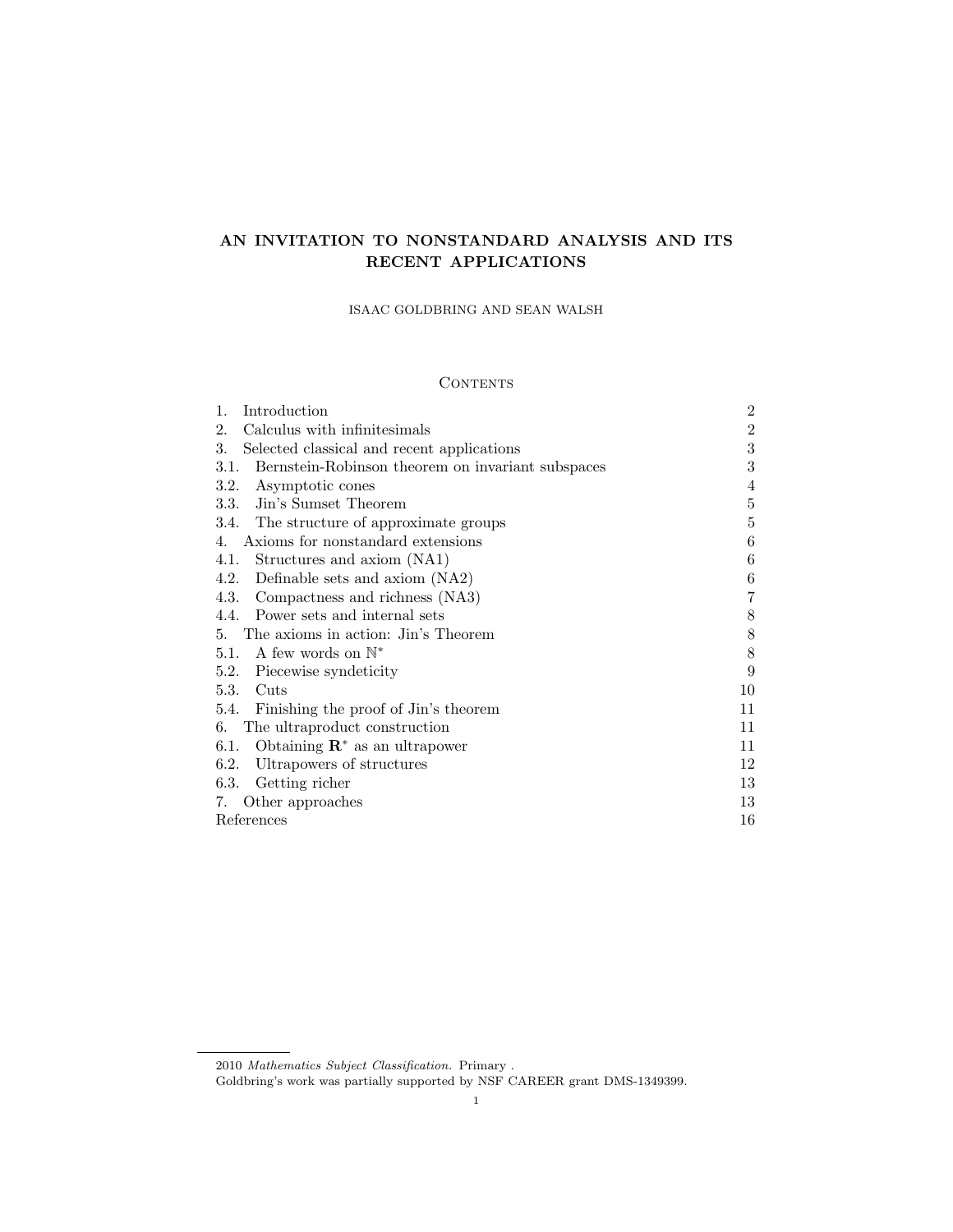#### 1. INTRODUCTION

Nonstandard analysis has been used recently in major results, such as Jin's sumset theorem in additive combinatorics and Breuillard-Green-Tao's work on the structure of approximate groups. However, its roots go back to Robinson's formalization of the infinitesimal approach to calculus. After first illustrating its very basic uses in calculus in §2, we go onto highlight a selection of its more serious achievements in §3, including the aforementioned work of Jin and Breuillard-Green-Tao. After presenting a simple axiomatic approach to nonstandard analysis in  $\S 4$ , we examine Jin's theorem in more detail in §5. Finally, in §6 we discuss how these axioms can be justified with a particular concrete construction (akin to the verification of the axioms for the real field using Dedekind cuts or Cauchy sequences), and in §7 we compare our axiomatic approach to other approaches. While brief, our hope is that this survey can quickly give the reader a sense of both how nonstandard methods are being used today and how these methods can be rigorously presented and justified.

#### 2. Calculus with infinitesimals

Every mathematician is familiar with the fact that the founders of calculus such as Newton and Leibniz made free use of infinitesimal and infinite quantities, e.g. in expressing the derivative  $f'(a)$  of a differentiable function f at a point a as being the real number that is infinitely close to  $\frac{f(a+\delta)-f(a)}{\delta}$  for every nonzero infinitesimal "quantity"  $\delta$ . Here, when we say that  $\delta$  is infinitesimal, we mean that  $|\delta|$  is less than  $r$  for every positive real number  $r$ .

Of course, the mathematical status of such quantities was viewed as suspect and the entirety of calculus was put on firm foundations in the 19th century by the likes of Cauchy and Weierstrass, to name a few of the more significant figures in this well-studied part of the history of mathematics. The innovations of their " $\epsilon$ -δ method" (much to the chagrin of many real analysis students today) allowed one to give rigor to the naïve arguments of their predecessors.

In the 1960s, Abraham Robinson realized that the ideas and tools present in the area of logic known as model theory could be used to give precise mathematical meanings to infinitesimal quantities. Indeed, one of Robinson's stated aims was to rescue the vision of Newton and Leibniz ([Rob66]). While there are complicated historical and philosophical questions about whether Robinson succeeded entirely in this (cf. [BW18, §§4.8]), our goal is to discuss some recent applications of the methods Robinson invented.

To this end, let us turn now to the basics of Robinson's approach. On this approach, an infinitesimal  $\delta$  is merely an element of an ordered field  $\mathbb{R}^*$  properly containing the ordered field  **of real numbers. While such** *nonarchimedean* **fields** were already present in, for example, algebraic number theory, the new idea that allowed one to correctly apply the heuristics from the early days of calculus was that  $\mathbb{R}^*$  is logically similar to  $\mathbb{R}$ , in that any elementary statement true in the one is also true in the other. (Formally, elementary statements are defined using first-order logic: see §4 for a self-contained presentation). A particular feature of this approach is that one functorially associates to every function  $f : \mathbf{R} \to \mathbf{R}$  and extension  $f: \mathbf{R}^* \to \mathbf{R}^*$  (and similarly for relations). In this light, **R** is referred to as the standard field of real numbers whilst  $\mathbf{R}^*$  is referred to as a nonstandard field of real numbers or a hyperreal field.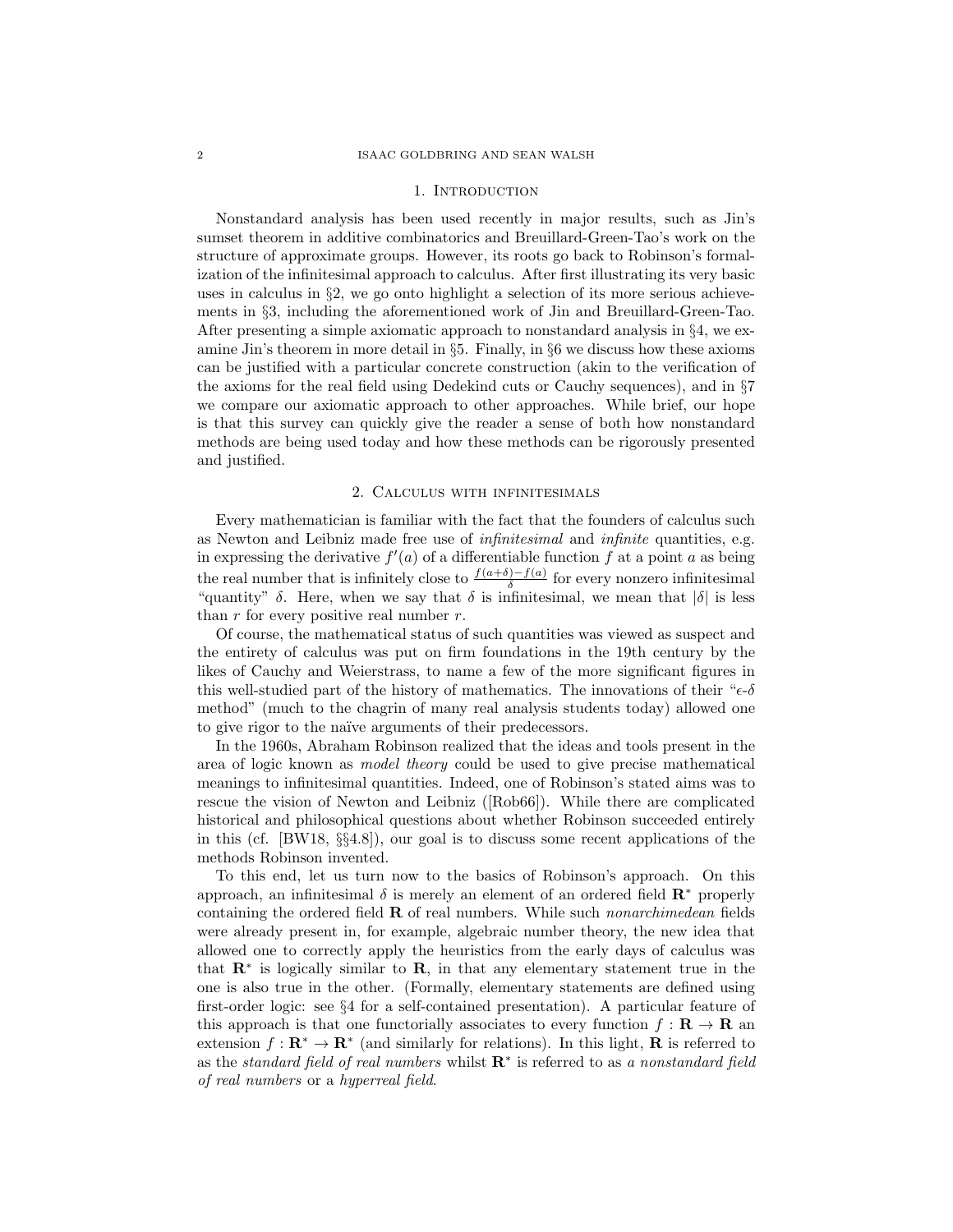To illustrate this method, let us say that two elements a and b of  $\mathbb{R}^*$  are *infinitely close* to one another, denoted  $a \approx b$ , if their difference is an infinitesimal. Then one has:

**Theorem 2.1.** Suppose that  $f : \mathbf{R} \to \mathbf{R}$  is a function and  $a \in \mathbf{R}$ . Then f is continuous at a if and only if: whenever  $b \in \mathbb{R}^*$  and  $a \approx b$ , then  $f(a) \approx f(b)$ . Likewise,  $f$  is differentiable at a with derivative  $L$  if and only if: whenever  $b$  is a non-zero infinitesimal in  $\mathbf{R}^*$ , one has that  $\frac{f(a+b)-f(a)}{b} \approx L$ 

Proof. We only discuss the continuity statement, since the differentiability statement is entirely analogous. Suppose that the assumption of the "if" direction holds and fix  $\epsilon > 0$  in **R**. In  $\mathbb{R}^*$ , by choosing an infinitesimal  $\delta > 0$ , the following elementary statement about  $\epsilon$  is true: "there is  $\delta > 0$  such that, for all b, if  $|a - b| < \delta$ , then  $|f(a) - f(b)| < \epsilon$ ." The logical similarity mentioned above then implies that this elementary statement about  $\epsilon$  is also true in **R**. But this is precisely what is needed to prove that f is continuous at a. The other direction is similar.  $\Box$ 

Every finite element  $a$  of  $\mathbb{R}^*$  is infinitely close to a unique real number, called its standard part, denoted  $st(a)$ . Thus, the first part of the above theorem reads: f is continuous at a if and only if: whenever  $\operatorname{st}(b) = a$ , then  $\operatorname{st}(f(b)) = f(a)$ . In these circumstances, one can then write  $b = a + \delta x$  and  $f(b) = f(a) + \delta y$  where  $\delta x, \delta y$  are infinitesimals. In his elementary calculus textbook based on nonstandard methods, Keisler pictured this as a "microscope" by which one can zoom in and study the the local behavior of a function at a point.

Besides extensionally characterizing familiar concepts such as continuity and differentiability, the use of infinitesimals can help to abbreviate proofs. To illustrate, let us prove the following, noting how the we can avoid the usual  $\frac{1}{2}$ " argument and instead appeal to the simple fact that finite sums of infinitesimals are again infinitesimal:

Corollary 2.2. Suppose that  $f: \mathbf{R} \to \mathbf{R}$  and  $g: \mathbf{R} \to \mathbf{R}$  are both continuous at  $a \in \mathbf{R}$ . Then  $f + g$  is also continuous at a.

*Proof.* Consider  $b \approx a$ . By assumption, we have  $f(b) \approx f(a)$  and  $g(b) \approx g(a)$ . Then since the sums of two infinitesimals is infinitesimal, we have

$$
(f+g)(b) = f(b) + g(b) \approx f(a) + g(a) = (f+g)(a).
$$

Since b was arbitrary, we see that  $f + g$  is continuous at a.

### 3. Selected classical and recent applications

The primary reason for the contemporary interest in nonstandard analysis lies in its capacity for proving new results. In this section, we briefly describe a handful of the more striking results that were first proven using nonstandard methods. We remark that nonstandard methods have proven useful in nearly every area of mathematics, including algebra, measure theory, functional analysis, stochastic analysis, and mathematical economics to name a few. Here, we content ourselves to a small subset of these application areas.

3.1. Bernstein-Robinson theorem on invariant subspaces. The famous  $In$ *variant subspace problem* asks whether every bounded operator  $T$  on a separable Hilbert space H has a T-invariant closed subspace besides  $\{0\}$  and H. In the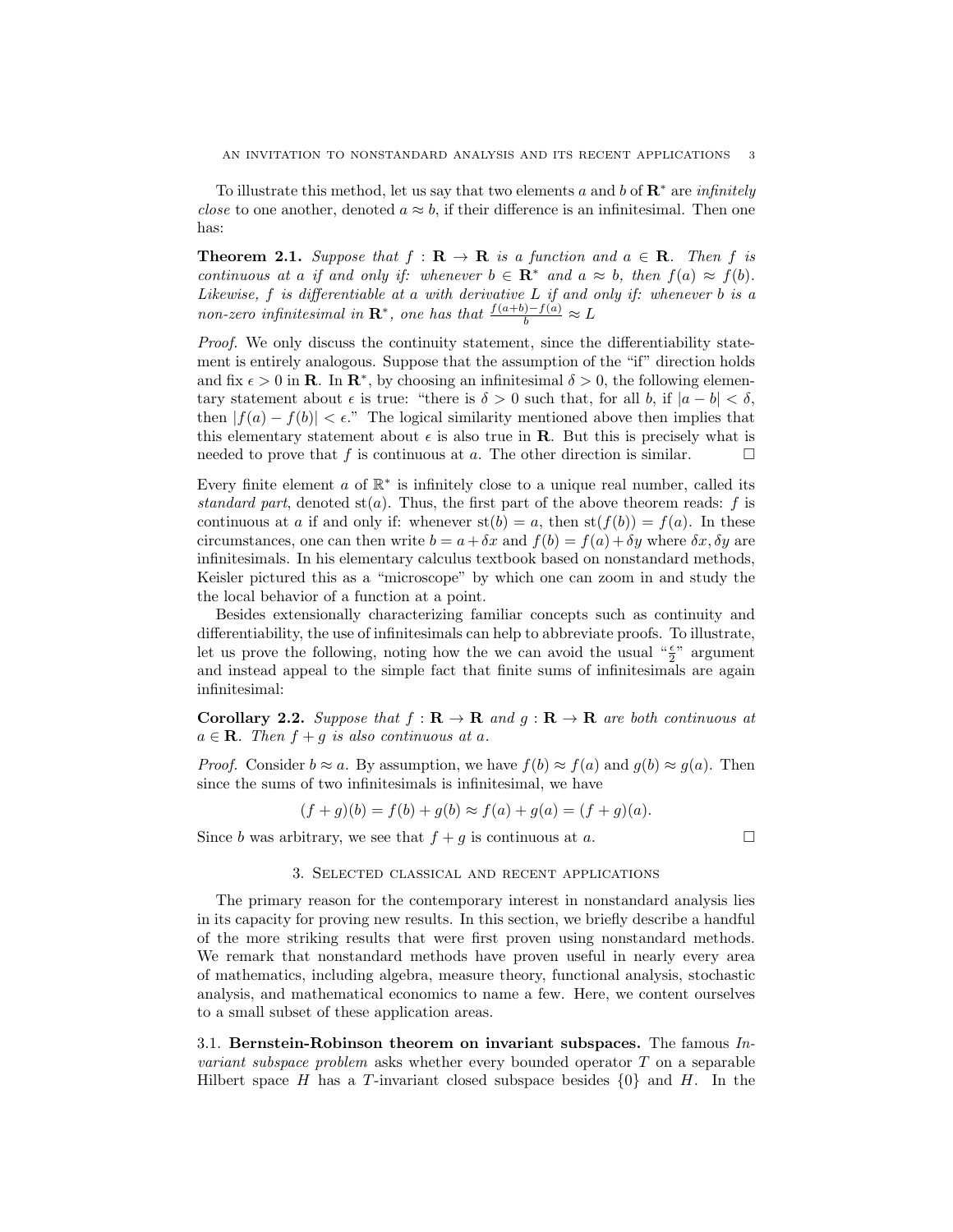1930s, von Neumann proved that compact operators have nontrivial closed invariant subspaces. (Recall an operator is compact if it is the norm-limit of finite-rank operators.) Little progress was made on the Invariant Subspace Problem until:

**Theorem 3.1** (Bernstein-Robinson [BR66]). If T is a polynomially compact operator on H (meaning that there is a nonzero polynomial  $p(Z) \in \mathbb{C}[Z]$  such that  $p(T)$  is a compact operator), then T has a nontrivial closed invariant subspace.

One of the main ideas of the proof is to use the nonstandard version of the basic fact that operators on finite-dimensional spaces have upper-triangular representations to find many hyperfinite-dimensional subspaces of  $H^*$  which are  $T^*$ -invariant. (Upon seeing the Berenstein-Robinson theorem, Halmos proceeded to give a proof which did not pass through non-standard methods and the two papers were published together in the same volume.) We should point out that the Berenstein-Robinson theorem was later subsumed by Lomonosov's theorem from 1973 which says that an operator which commutes with a nonzero compact operator satisfies the conclusion of the Invariant Subspace Problem.

3.2. Asymptotic cones. In [Gro81], Gromov proved the following theorem, which is one of the deepest and most beautiful theorems in geometric group theory:

Theorem 3.2. If G is a finitely generated group of polynomial growth, then G is virtually solvable.

Here, a finitely generated group has polynomial growth if the set of group elements that can be written as a product of at most d generators and their inverses grows polynomially in d. The polynomial growth condition is a geometric condition describing the growth of the sizes of balls centered at the identity in the Cayley graph of the group and the amazing fact represented in this theorem is that this geometric condition has serious algebraic consequences. (The converse of the theorem is also true and much easier to prove.)

A key construction in the proof of Gromov's theorem is that of an asymptotic cone of a metric space. Roughly speaking, an asymptotic cone of a metric space is the result of looking at the metric space from "very far away" retaining only the large-scale geometry of the space. The prime example of this phenomenon is that an asymptotic cone of the discrete space  $Z$  is the continuum  $R$ .

In [vdDW84], van den Dries and Wilkie used the nonstandard perspective to give a much cleaner account of the asymptotic cone construction. Indeed, given a metric space  $(X, d)$ , a fixed point  $x_0 \in X$ , and an infinite hyperreal number  $R \in \mathbb{R}^*$ , one can look at the subspace

$$
X_R:=\left\{x\in X^*\ :\ \frac{d(x,x_0)}{R}\ {\rm is\ finite}\right\}.
$$

One can then place the metric  $d_R$  on  $X_R$  given by  $d_R(x, y) := \text{st}(\frac{d(x, y)}{R})$ . When X is the Cayley graph associated to a group, then the polynomial growth condition on Γ allows one to find R so that  $X_R$  is locally compact; the verification of this and other important properties of  $X_R$  are very clear from the nonstandard perspective. While Gromov's original proof did not use nonstandard methods, the nonstandard perspective on asymptotic cones has now in fact become the one that is presented in courses and textbooks on the subject. See, for instance, [Man12].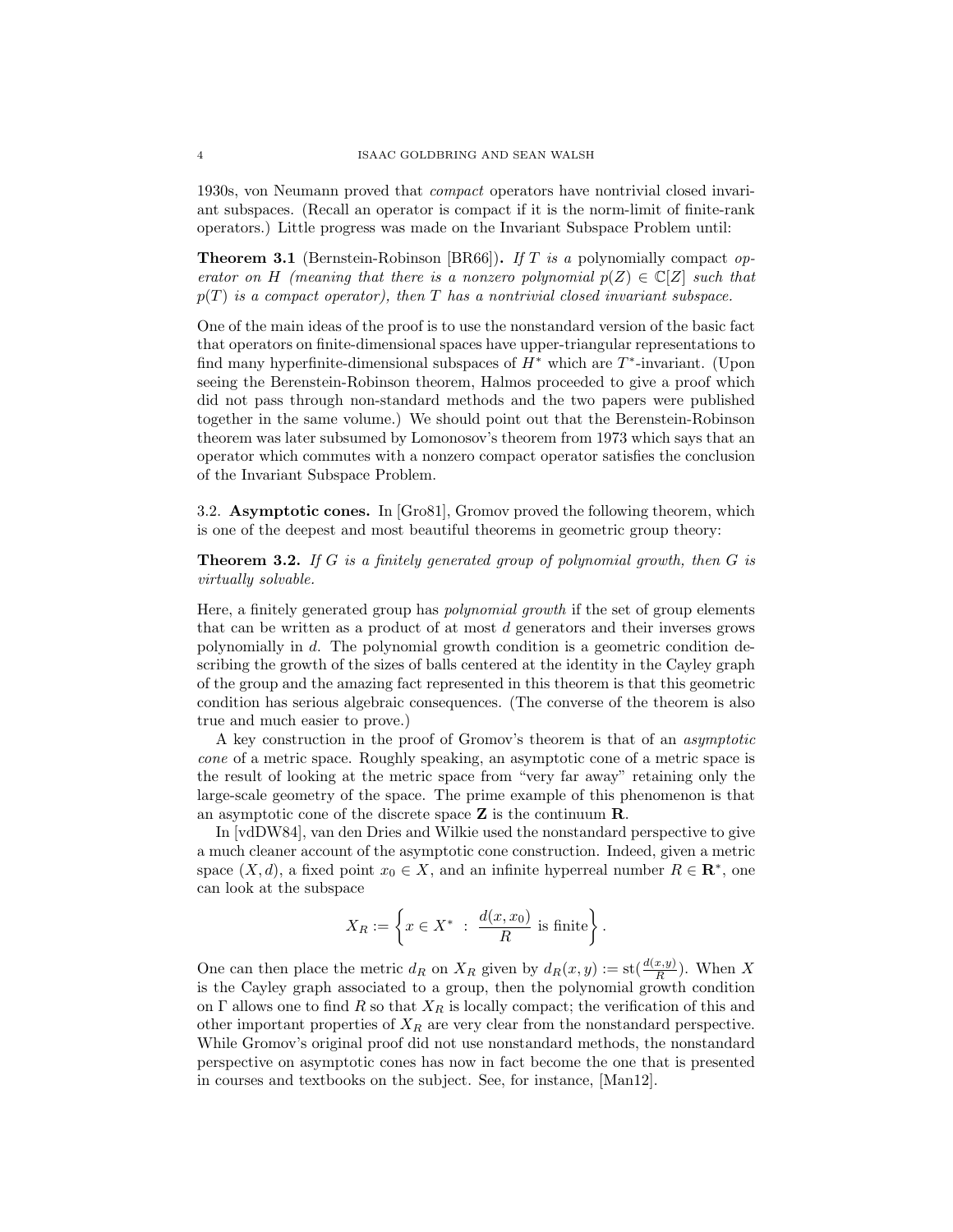3.3. Jin's Sumset Theorem. In additive combinatorics, the focus is often on densities and structural properties of subsets of N. Given  $A \subseteq N$ , we define the *Banach density of A* to be  $BD(A) := \lim_{n \to \infty} \max_{x \in \mathbb{N}} \frac{|A \cap [x, x+n)|}{n}$  $\frac{n(n+1)(n-1)}{n}$ . If  $BD(A) > 0$ , then we think of  $A$  as a "large" subset of  $N$ . An important structural property of sets of natural numbers is that of being piecewise syndetic, where A is piecewise syndetic if there is  $m \in \mathbb{N}$  such that  $A + [0, m]$  contains arbitrarily long intervals. Renling Jin [Jin01] used nonstandard analysis to prove the following:

**Theorem 3.3.** If  $A, B \subseteq \mathbb{N}$  both have positive Banach density, then  $A + B$  is piecewise syndetic.

Jin's theorem has paved the way for further applications of nonstandard methods in additive combinatorics, which is now a very active area; see the monograph [DNGL17]. In §5, we discuss the proof of Jin's theorem, using the formal framework for nonstandard analysis which we set out in §4.

3.4. The structure of approximate groups. Fix  $K \geq 1$ . A symmetric subset A of a finite group G is said to be a K-approximate subgroup of G if  $A \cdot A$  is contained in  $K$  (left) translates of  $A$ . Approximate subgroups are generalizations of subgroups (since a 1-approximate group is simply a subgroup of  $G$ ). The Freiman theorem for abelian groups classifies  $K$ -approximate subgroups of abelian groups (they are, in some sense, built from generalized arithmetic progressions and group extensions). It was an open problem whether or not a similar result held for  $K$ -approximate subgroups of arbitrary (not necessarily abelian) groups.

In [Hru12], Hrushovski, using sophisticated methods from model theory, made a major breakthrough in the above so-called nonabelian Freiman problem. While he did not completely solve the problem, his breakthrough paved the way for the work of Breuillard, Green, and Tao [BGT12], who reduced the use of sophisticated model theory in favor of mere nonstandard analysis (while using more intricate combinatorics) and, in the process, succeeded in providing a complete classification of arbitrary approximate groups.

The key insight of Hrushovski (which is also present in the Breuillard-Green-Tao work) is that a nonstandard (infinite) approximate group can be "modelled" by a locally compact group, which, by the structure theory of locally compact groups, can in turn be modeled by finite-dimensional Lie groups. (This is not unrelated to the use of nonstandard methods in the proof of Gromov's theorem described above.) Thus, in attacking this problem of finite combinatorics, one can use the infinitary tools from differential geometry and Lie theory. Blurring the distinction between the finite and the infinite is a cornerstone of many applications of nonstandard methods, allowing one to leverage tools from either side of the divide whenever it proves convenient. Indeed, this is present even in the characterization of differentiability from Theorem 2.1, where the infinitary process of taking a limit is replaced by the discretized finite quotient.

We mention in passing that the structure theory of locally compact groups, due to Gleason, Montgomery, and Zippin, solved the 5th problem of Hilbert. Hirschfeld [Hir90] used nonstandard analysis to give a conceptually simpler account of this solution. The first-named author generalized Hirschfeld's account to solve the local version of Hilbert's fifth problem [Gol10]; this was, in turn, a part of the Breuillard-Green-Tao work mentioned above.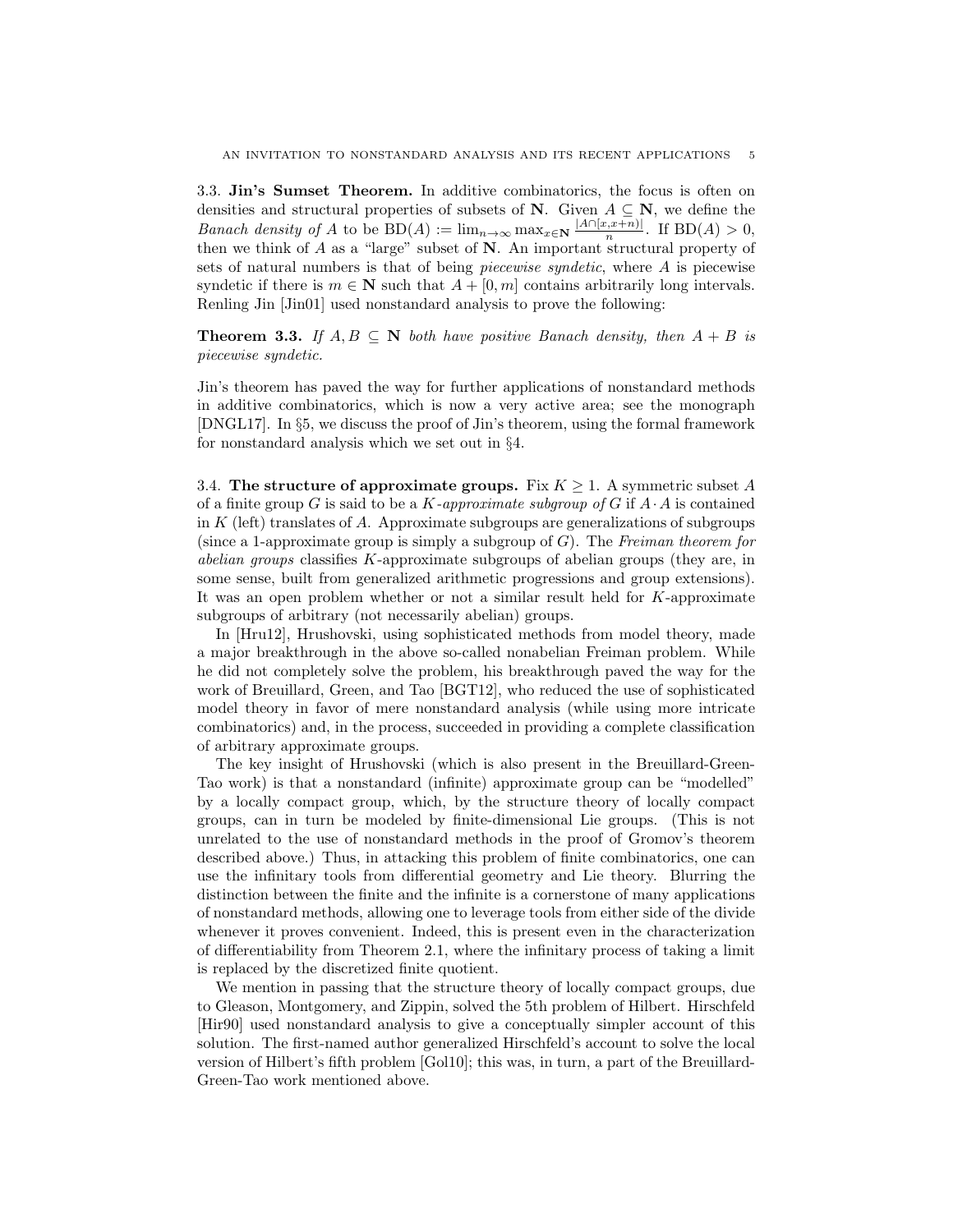#### 4. Axioms for nonstandard extensions

In this section, we describe an approach to nonstandard analysis using three axioms (NA1)-(NA3). This follows and elaborates on the treatment in the appendix of the first-named author's earlier coauthored work [vdDG15]. However, when specialized to the real numbers, axioms (NA1)-(NA2) are very similar to Goldblatt's [Gol98] presentation of nonstandard methods.

The approach through (NA1)-(NA3) should remind the reader of the beginning of measure theory, where one sets out carefully a class of sets that form the buildingblocks of the subject-matter one is interested in. The most basic sets are those built into what we call the *structures* in  $(NA1)$ – and then we expand upon this class with the *definable sets* of axiom  $(NA2)$ . This is similar to how, in measure theory, one might pass from basic half-opens on the real line to the  $\sigma$ -algebra generated by them. However, in nonstandard analysis, we build up more complicated sets from basic sets simultaneously in a structure and a nonstandard extension, similar to how one might look at varieties both over a field and over various of its field extensions. Finally, for our applications, we need a final axiom (NA3) which ensures that our class of definable sets in the nonstandard extension has certain compactness properties.

## 4.1. Structures and axiom (NA1).

**Definition 4.1.** A structure  $S = ((S_i), (R_j))$  is a collection of sets  $(S_i : i \in I)$ , often called the basic sets of **S**, together with a collection  $(R_j : j \in J)$  of distinguished relations on the basic sets, that is, for each  $j \in J$ , there are  $i(1), \ldots, i(n) \in I$ such that  $R_j \subseteq S_{i(1)} \times \cdots \times S_{i(n)}$ . Distinguished relations are also called *primitives* of S.

Later, it will be convenient to speak of the *complete structure on*  $(S_i)$ , which is simply the structure with basic sets  $(S_i)$  and where we take all relations as the basic relations.

We can now state the first axiom of nonstandard extensions, which simply explains what makes them extensions:

(NA1) Each basic set  $S_i$  is extended to a set  $S_i^* \supseteq S_i$  and, to each distinguished relation  $R_j$  as above, we associate a corresponding relation

$$
R_j^* \subseteq S_{i(1)}^* \times \cdots \times S_{i(n)}^*
$$

whose intersection with  $S_{i(1)} \times \cdots \times S_{i(n)}$  is the original relation  $R_j$ .

4.2. Definable sets and axiom (NA2). Let S be a structure. Some notation: given  $\overline{i} := (i(1), \ldots, i(n))$ , we set  $S_{\overline{i}} := S_{i(1)} \times \cdots \times S_{i(n)}$ . It will also be necessary to declare  $S_{\emptyset}$  to be a one-element set. For the sake of readability, if  $\overline{i}$  and  $\overline{j}$  are two finite sequences, then we write  $\overline{i}$   $\overline{j}$  for the concatenation of the two sequences; if  $\overline{i} = (i)$ , then we simply write  $i \overline{j}$  and similarly for when  $\overline{j}$  is a one-element sequence.

We define the collection of **S**-definable sets to be the Boolean algebras  $\mathcal{D}_{S}(\bar{i})$  (or simply  $\mathcal{D}(\bar{i})$  if **S** is clear from context) of subsets of  $S_{\bar{i}}$  with the following properties:

- (1)  $\emptyset, S_{\overline{i}} \in \mathcal{D}(\overline{i}).$
- (2) For any  $i, \{(x, y) \in S_i \times S_i : x = y\} \in \mathcal{D}(i, i)$ .
- (3) If  $a \in S_i$ , then  $\{a\} \in \mathcal{D}(i)$ .
- (4) If  $R_j \subseteq S_{\overline{i}}$  is a basic relation, then  $R_j \in \mathcal{D}(\overline{i})$ .
- (5) If  $A \in \mathcal{D}(\overline{i})$ , then  $A \times S_j \in \mathcal{D}(\overline{i} \, j)$  and  $S_j \times A \in \mathcal{D}(j \, \overline{i})$ .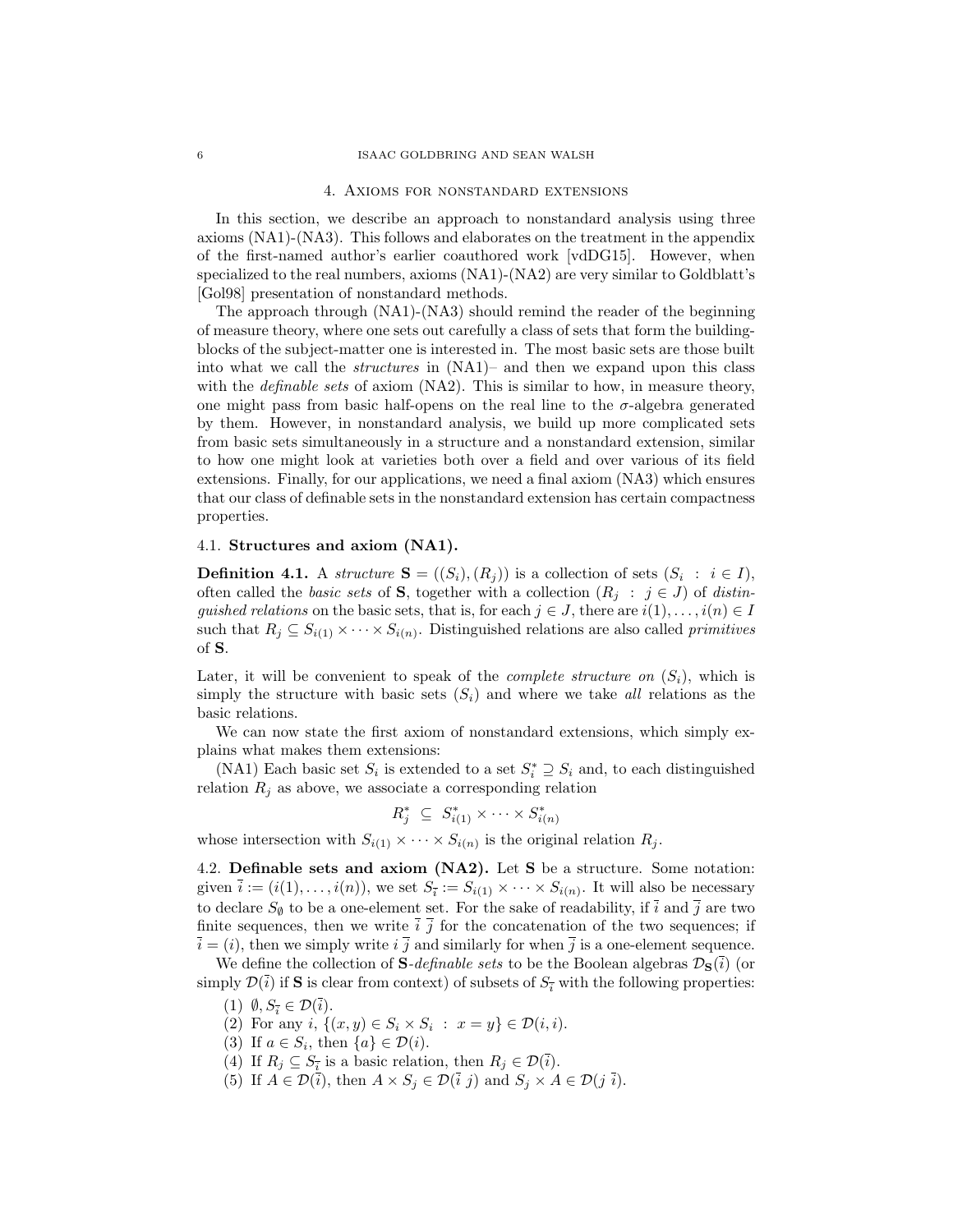(6) If  $A \in \mathcal{D}(\overline{i})$  and  $\overline{i} = \overline{i_1} j \overline{i_2}$  and  $\pi : S_{\overline{i}} \to S_{\overline{i_1}} \overline{i_2}$  is the canonical projection, then  $\pi(A) \in \mathcal{D}(\overline{i_1}, \overline{i_2}).$ 

While the closure properties of a Boolean algebra encode propositional operations such as conjunction and disjunction, the additional postulates on the definable sets encode the operations of predicate logic: the identity relation is homophonically encoded in  $(2)$ , while the last condition  $(6)$  encodes existential quantification since  $\overline{a_1} \ \overline{a_2}$  is in the projection  $\pi(A)$  iff there is b in  $S_j$  with  $\overline{a_1}$  b  $\overline{a_2}$  belonging to A.

Now, if  $D \in \mathcal{D}(\bar{i})$  is an S-definable set, then define the S<sup>\*</sup>-definable set  $D^*$  simply by replacing all instances of basic relations  $R_j$  used in the construction of D by  $R_j^*$ . Note that not every  $S^*$ -definable set is of the form  $D^*$  for an  $S$ -definable set, e.g.  ${a}$  for  $a \in S_i^* \setminus S_i$ . And we will soon see that such elements exist.

We can now explain the second axiom of nonstandard analysis, the so-called transfer principle, which in the terminology of definable sets simply says that the property of basic relations from (NA1) also holds for arbitrary S-definable sets:

(NA2) For any S-definable set  $D \in \mathcal{D}(\bar{i})$ , we have  $D^* \cap S_{\bar{i}} = D$ .

Axiom (NA2) states precisely what it means for the nonstandard extension to be logically similar to the original structure. It is saying that any statement about elements of the original structure which can be phrased in terms of definable sets also holds within the nonstandard extension.

4.3. Compactness and richness (NA3). Our final axiom asks that our nonstandard extensions contain sufficiently many "ideal" elements analogous to the infinitesimal elements added to  $\mathbb{R}^*$  in §2. Here is the precise statement:

The structure S is said to be *countably rich* if for all  $\vec{i}$  and every countable family  $(X_m)_{m\in\mathbb{N}}$  of elements of  $\mathcal{D}(\bar{i})$  with the finite intersection property, we have  $\bigcap_n X_m \neq \emptyset$ . Here the "finite intersection property" means that  $X_{m_1} \cap \cdots \cap X_{m_k} \neq \emptyset$ for all  $m_1, \ldots, m_k \in \mathbb{N}$ .

Countable richness can be seen as a logical compactness property when stated in its contraposed form: if S is countably rich and an S-definable set  $X \in \mathcal{D}(\bar{i})$  is covered by countably many S-definable sets  $X_m \in \mathcal{D}(\bar{i})$ , then X is already covered by finitely many of these  $X_m$ .

Here is the final axiom of nonstandard extensions:

 $(NA3)$   $S^*$  is countably rich.

Note that, as an ordered set, **R** is not countably rich, since  $\bigcap_n (n, +\infty) = \emptyset$ . Thus our initial structure S will usually not be rich, which is why we consider now an extension  $S^*$  of S such that (NA1), (NA2), and (NA3) hold, so  $S^*$  is countably rich. One consequence is that if X is countable and infinite, then  $X^*$  will have elements that are not in X.

Richness is the precise formulation of asking that our nonstandard extension have certain ideal elements analogous to the infinitesimal elements of R<sup>∗</sup> . For example, if G is a topological group, we will want there to be elements  $a \in G^*$ that are infinitely close to the identity element of G in the sense that  $a \in U^*$  for every neighborhood U of the identity in  $G$ . If G is first countable, then countable richness will ensure the existence of such elements.

We should note that, for certain applications of nonstandard methods, countable richness is not strong enough of an assumption. For example, we may want the analogous version of countable richness to hold for families of definable sets indexed by the real numbers rather than the natural numbers. (Such richness is desirable,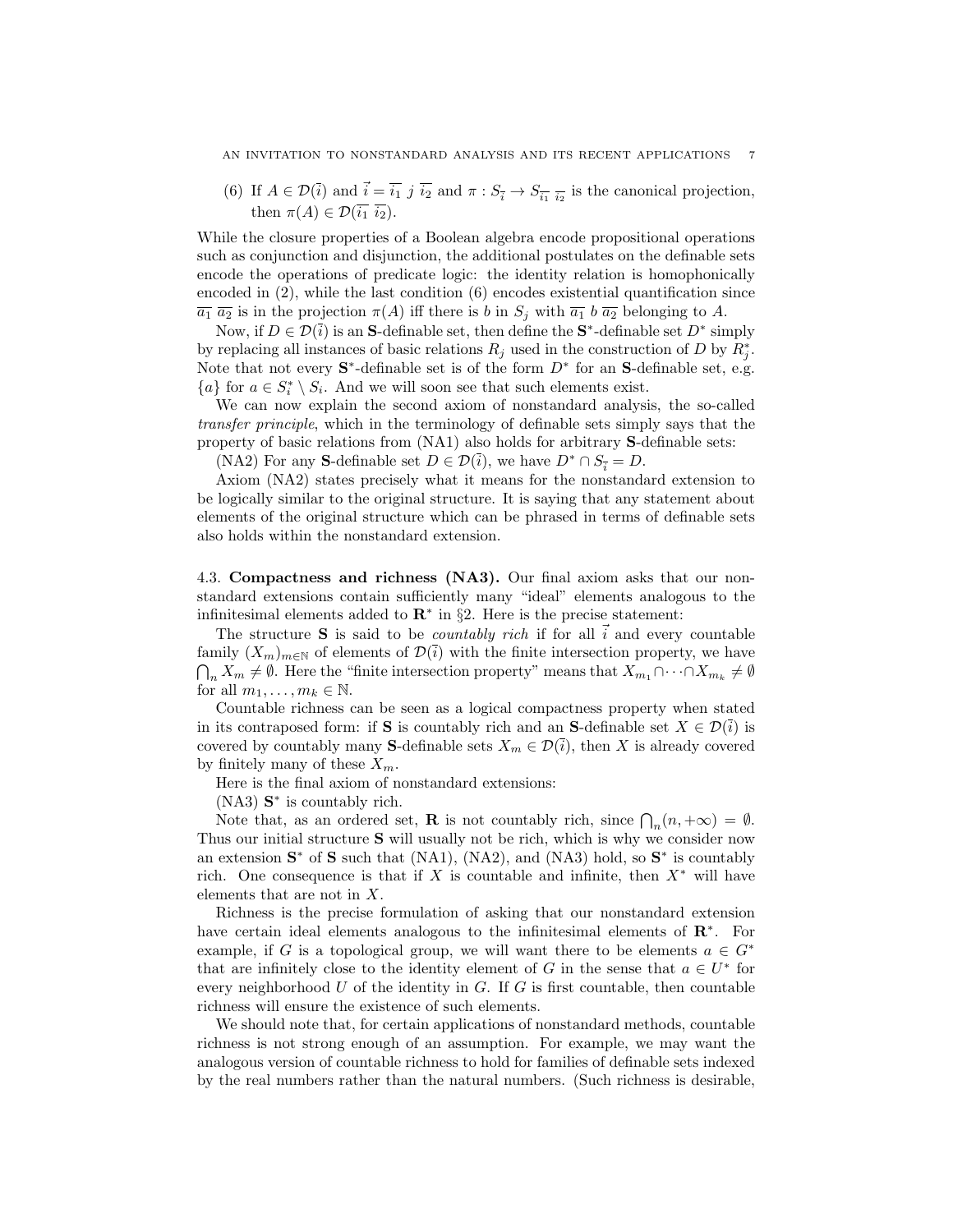for example, in applications to combinatorial number theory; see [DNGL17].) In this latter scenario, one would then assume that the nonstandard extension is  $\mathfrak{c}\text{-rich}$ , where  $\mathfrak c$  is the cardinality of the real numbers. One can of course speak of greater assumptions of richness, but we will refrain from dwelling too much on this point.

This concludes the list of our axioms for nonstandard analysis. We remark that we could have also added distinguished functions in our definition of a structure, and then a requirement in (NA2) for extensions of distinguished functions. But working with graphs of functions, it is routine to see that such a set-up can be encoded in a purely relational structure as above.

We now stress: all applications of nonstandard analysis can proceed from the above three axioms alone.

4.4. Power sets and internal sets. The reader already familiar with nonstandard analysis will notice that we have yet to speak about a notion that is of central importance, namely the notion of internal sets. We remedy that now.

For certain basic sets  $S$  of our structure  $S$ , we often include also its power set  $\mathcal{P}(S)$  as a basic set, and the membership relation  $\in_S := \{(x, Y) \in S \times \mathcal{P}(S) : x \in Y\}$ as a primitive. This allows us to quantify over elements of  $\mathcal{P}(S)$ , and thus gives enormous expressive power. For example, with **R** and  $\mathcal{P}(\mathbf{R})$  as basic sets, together with the membership relation between them and the ordering on  **as primitives,** we can express by an elementary statement the fact that every nonempty subset of **R** with an upper bound in **R** has a least upper bound in **R** (i.e. the completeness of the real line).

Given  $Y \in \mathcal{P}(S)$ , the formula  $v \in_S Y$  (with v a variable ranging over S) defines the subset Y of S, so Y is not only an element in our structure  $S$ , but also an **S**-definable subset of  $S$ . In particular, every subset of  $S$  is now **S**-definable (while not every subset of  $P(S)$  is **S**-definable).

Next, let an extension  $S^*$  of S be given that satisfies (NA1) and (NA2). Then  $S^*$  and  $\mathcal{P}(S)^*$  are basic sets of  $S^*$ , and the star extension  $\in_S^*$  of  $\in_S$  is among the primitives. There is no reason for the elements of  $\mathcal{P}(S)^*$  to be actual subsets of  $S^*$ , or for  $\in^*_S$  to be an actual membership relation, but we always arrange this to be the case: just replace  $P \in \mathcal{P}(S)^*$  by the subset  $\{a \in S^* : a \in_S^* P\}$  of  $S^*$ . This procedure is traditionally called *Mostowski collapse*, and it identifies  $\mathcal{P}(S)^*$  with a subset of  $\mathcal{P}(S^*)$ . The subsets of  $S^*$  that belong to  $\mathcal{P}(S)^*$  via this identification are traditionally called *internal subsets of*  $S^*$ . They are in fact exactly the  $S^*$ -definable subsets of  $S^*$ , as is easily checked.

## 5. The axioms in action: Jin's Theorem

In this section, we give some details into the proof of Jin's theorem from §3.3.

5.1. A few words on  $\mathbb{N}^*$ . First, it behooves us to give a picture of  $\mathbb{N}^*$ . We begin by noting that, by transfer, every element N of  $\mathbb{N}^* \setminus \mathbb{N}$  is above every element  $\mathbb N$ in the ordering. Transfer implies that any element N in  $\mathbb{N}^* \setminus \mathbb{N}$  has a predecessor in  $\mathbb{N}^*$ , which we denote by  $N-1$ ; clearly  $N-1$  is also infinite, whence we may consider its predecessor  $N-2$ , another infinite element, and so on. Consequently,  $N$  is contained in a copy of the integers (called a  $\mathbb{Z}\text{-chain}$ ), the entirety of which is contained in the infinite part of  $\mathbb{N}^*$ . Note that 2N is an infinite number that is contained in a strictly larger  $\mathbb{Z}$ -chain, and that  $\frac{N}{2}$  is an infinite number contained in a strictly smaller  $\mathbb{Z}$ -chain. Finally, note that if  $N < M$  are both infinite, then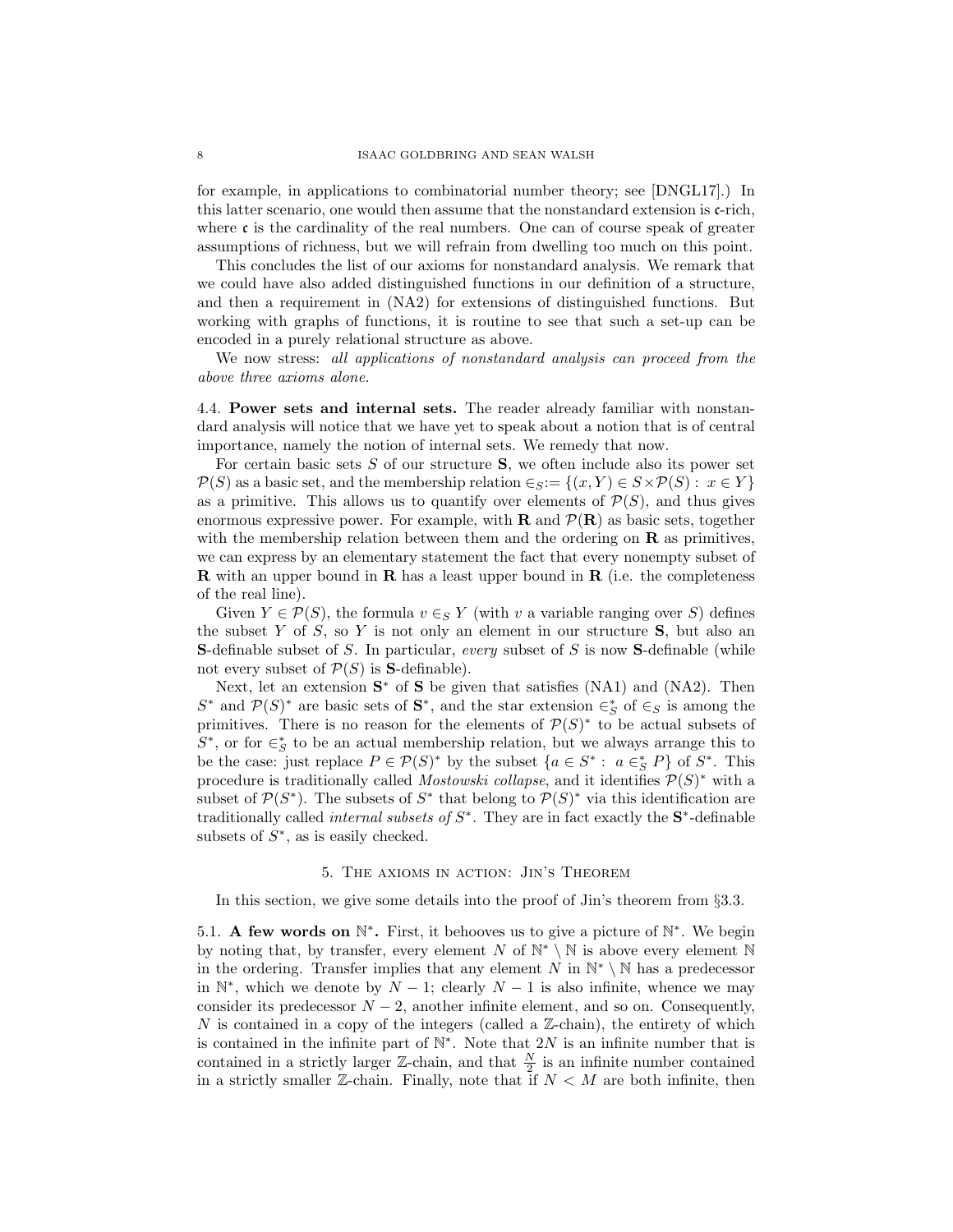$\frac{N+M}{2}$  is contained in a Z-chain strictly in-between the Z-chains determined by  $N$ and M. We summarize:

**Lemma 5.1.** The set of  $\mathbb{Z}$ -chains determined by infinite elements of  $\mathbb{N}^*$  is a dense linear order without endpoints.

By an *interval*  $I \subseteq \mathbb{N}^*$ , we mean a subset of the form

$$
(a, b) := \{ x \in \mathbb{N}^* \ : \ a < x < b \}
$$

for  $a < b$  in  $\mathbb{N}^*$ . The interval is said to be infinite if  $b - a$  is infinite.

Of course, given a (finite) interval  $I \subseteq \mathbb{N}$ , every subset D of I, being itself finite, of course has a cardinality which is an element of  $[0, |I|)$ . Analogously, given an infinite interval I in  $\mathbb{N}^*$  and a definable subset D of I, there is a natural notion of the definable cardinality |D| of D, which is an element of  $[0, |I|)$ . Indeed, we can view the cardinality function  $|\cdot|$  as a function on the product of basic sets  $\mathcal{P}(\mathbb{N})\times\mathbb{N}\times\mathbb{N}$ given by  $|\cdot| (D, a, b) := |D \cap (a, b)|$  if  $a < b$  (and some other default value otherwise); the nonstandard extension of this function then assigns a cardinality to definable subsets of intervals in N<sup>\*</sup>. By transfer, the definable cardinality of an interval is simply its length.

5.2. Piecewise syndeticity. Our next order of business is to give a nonstandard description of piecewise syndeticity, which we introduced in §3.3. Given  $C \subseteq \mathbb{N}^*$ , a gap of C on I is a subinterval J of I such that  $C \cap J = \emptyset$ .

**Theorem 5.2.**  $C \subseteq \mathbb{N}$  is piecewise syndetic if and only if there is an infinite interval  $I \subseteq \mathbb{N}^*$  such that  $C^*$  has only finite gaps on  $I$ .

*Proof.* We only prove the "if" direction. Suppose that I is an infinite interval such that  $C^*$  has only finite gaps on I. We first note that there is  $m \in \mathbb{N}$  such that  $C^*$  has only gaps of length at most m on I, whence  $I \subseteq C^* + [0, m]$ . Indeed, if this were not the case, then the set  $X_m := \{x \in I : [x, x+m) \cap C^* = \emptyset\}$  is a nonempty definable subset of  $\mathbb{N}^*$  for each m, whence by countable saturation, there is  $x \in \bigcap_m X_m$ ; we then have that  $x, x + 1, x + 2, \ldots \notin C^*$ , contradicting that  $C^*$ has only finite gaps on I.

Now, given  $k \in \mathbb{N}$ , let  $Y_k := \{x \in \mathbb{N} : [x, x + k) \subseteq C + [0, m]\}.$  By the last paragraph and transfer, we have that  $Y_k^* \neq \emptyset$ , whence, by transfer again, we have that  $Y_k \neq \emptyset$ . Since k was arbitrary, this proves that C is piecewise syndetic.

As an aside, we invite the reader to use the previous theorem to give a quick nonstandard proof that the class of piecewise syndetic subsets of  $\mathbb N$  is partition regular, meaning that if A is piecewise syndetic and  $A = B \cup C$  with  $B \cap C = \emptyset$ , then at least one of  $B$  or  $C$  is piecewise syndetic. Parition regularity is a crucial notion in Ramsey theory and the fact that the class of piecewise syndetic sets is partition regular indicates that it is a robust structural notion of largeness.

For  $x, y \in \mathbb{N}^*$ , we write  $x \sim_{\mathbb{N}} y$  if and only if  $|x-y|$  is finite. This is an equivalence relation on  $\mathbb{N}^*$  and we set  $\mathcal{C}_{\mathbb{N}}$  for the set of equivalence classes: per Lemma 5.1, this is just the equivalence class of N together with the Z-chains. We let  $\pi_N : \mathbb{N}^* \to \mathcal{C}_{\mathbb{N}}$ denote the canonical projection. Again by Lemma 5.1, the linear order on N<sup>\*</sup> descends to a dense linear order on  $\mathcal{C}_{\mathbb{N}}$ . We can thus restate the previous theorem as: C is piecewise syndetic if and only if  $\pi_N(C)$  contains an interval.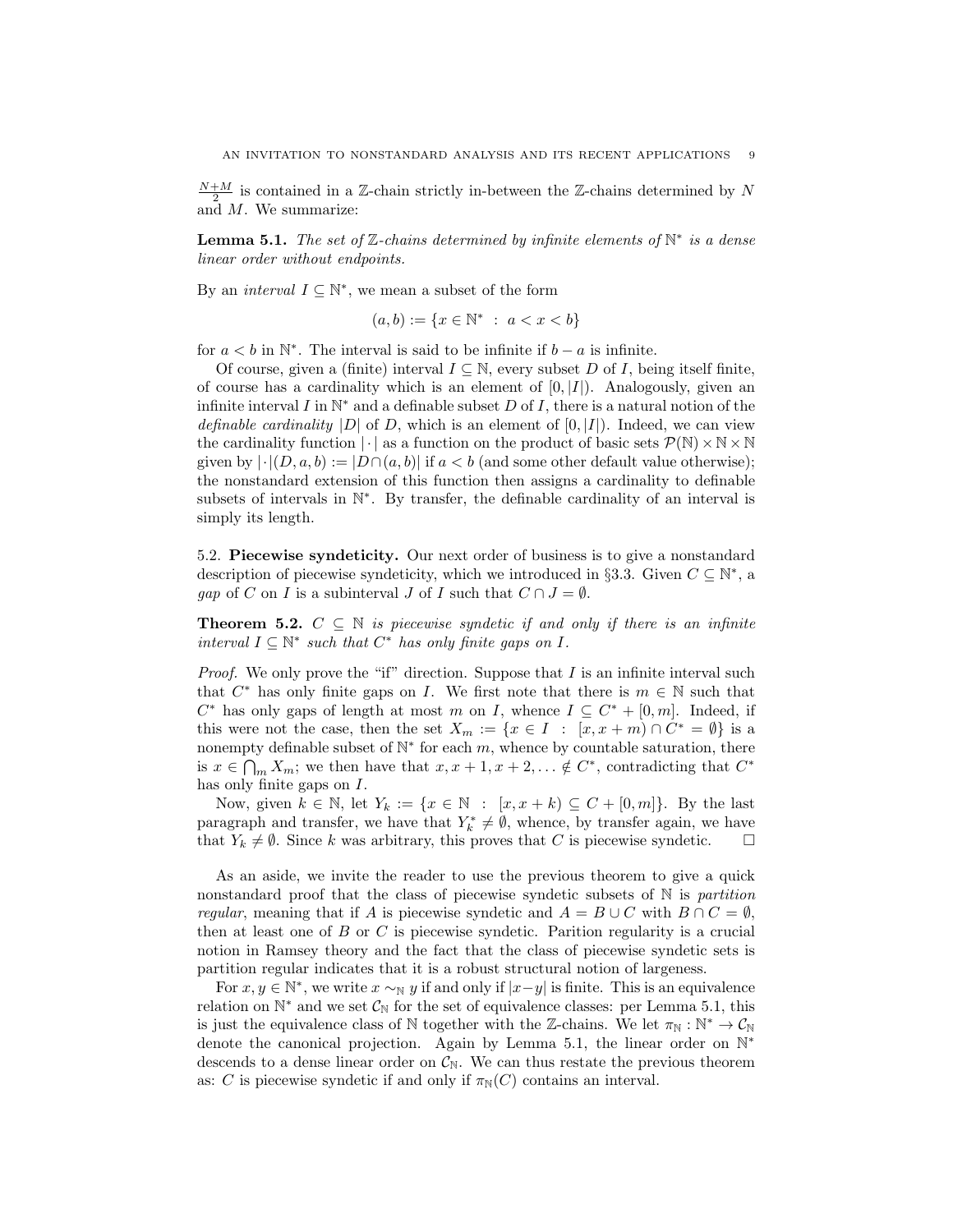5.3. Cuts. We now consider a different equivalence relation on  $\mathbb{N}^*$ . Fix an infinite  $N \in \mathbb{N}^*$  and consider instead the relation  $\sim_N$  on  $\mathbb{N}^*$  given by  $x \sim_N y$  if and only if  $\frac{|x-y|}{N}$  is infinitesimal. We let  $\mathcal{C}_N$  denote the set of equivalence classes and  $\pi_N : \mathbb{N}^* \to \mathcal{C}_N$  the canonical projection. This time, something interesting happens: as a linear order, an initial segment of  $\mathcal{C}_N$  is isomorphic to the set of positive reals (in particular, the initial segment consists of those x such that  $\frac{x}{N}$  is finite, and the isomorphism is given by sending x to  $st(\frac{x}{N})$ .

The equivalence relations  $\sim_N$  and  $\sim_N$  are instances of a more general notion. We call an initial segment  $U$  of  $\mathbb{N}^*$  a cut if  $U$  is closed under addition. Note that N is the smallest cut. Another example of a cut is the cut  $U_N := \{K \in \mathbb{N}^*$ :  $\frac{K}{N}$  is infinitesimal}, where N is infinite. As above, for a cut U, defining  $x \sim_U y$  if  $|x - y| \in U$  yields an equivalence relation on  $\mathbb{N}^*$  with set of equivalence classes  $\mathcal{C}_U$ and projection map  $\pi_U$ . (We chose ∼<sub>N</sub> and  $\pi_N$  as opposed to ∼<sub>U<sub>N</sub></sub> and  $\pi_{U_N}$  for notational cleanliness.) As before, the usual order on  $\mathbb{N}^*$  descends to a linear order on  $\mathcal{C}_U$ .

We now recall a classical theorem of Steinhaus: if E and F are subsets of  $\mathbb R$  of positive Lebesgue measure, then  $E + F$  contains an interval. Given that reals are simply equivalence classes modulo the cut  $U_N$  and in proving Jin's theorem we are looking for sums of cuts modulo  $U_N$  to contain an interval, it raises the question as to whether or not there is a natural measure on any cut space  $\mathcal{C}_U$  for which the analogue of Steinhaus' theorem is true and which yields Lebesgue measure in the case of the cut space  $\mathcal{C}_N$ .

Earlier, we saw that every definable subset of an interval  $I$  in  $\mathbb{N}^*$  has a definable cardinality. This procedure leads to a natural measure  $\mu_I$  on the algebra of definable subsets of I given by  $\mu_I(D) := \text{st}(\frac{|D|}{|I|})$ . The usual Caratheodory extension procedure shows that  $\mu_I$  can be extended to a  $\sigma$ -additive probability measure on the  $\sigma$ -algebra generated by the definable subsets of I. Indeed, countable richness of the nonstandard extension ensures that the hypotheses of the Carath´eodory's extension theorem apply. The resulting measure is called the Loeb measure on I with corresponding  $\sigma$ -algebra of *Loeb measurable sets.* 

If we are in the situation that  $I = [0, N)$  for N infinite and U is a cut contained in I, then we can push forward the Loeb measure to a probability measure on  $\mathcal{C}_U$ , which we also refer to as Loeb measure.

This procedure does in fact agree with Lebesgue measure in the case of the cuts  $U_N$ :

**Theorem 5.3.** Given an infinite N, the pushforward via  $\pi_N$  of the Loeb measure on  $[0, N)$  is the Lebesuge measure on  $[0, 1]$ .

Motivated by the preceding discussion, Keisler and Leth asked whether the analog of Steinhaus' result holds for arbitrary cut spaces. Reling Jin answered this question affirmatively:

**Theorem 5.4** ([Jin01]). Suppose that  $I = [0, N)$  is an infinite interval and U is a cut contained in I. If A and B are definable subsets of I with positive Loeb measure, then  $\pi_U(A + B)$  contains an interval.

Technically speaking, in order for this to literally be true, one needs to assume that A and B are contained in the first half of I; otherwise, one needs to view I as a nonstandard cyclic group and then look at  $A+B$  in the group sense. Without going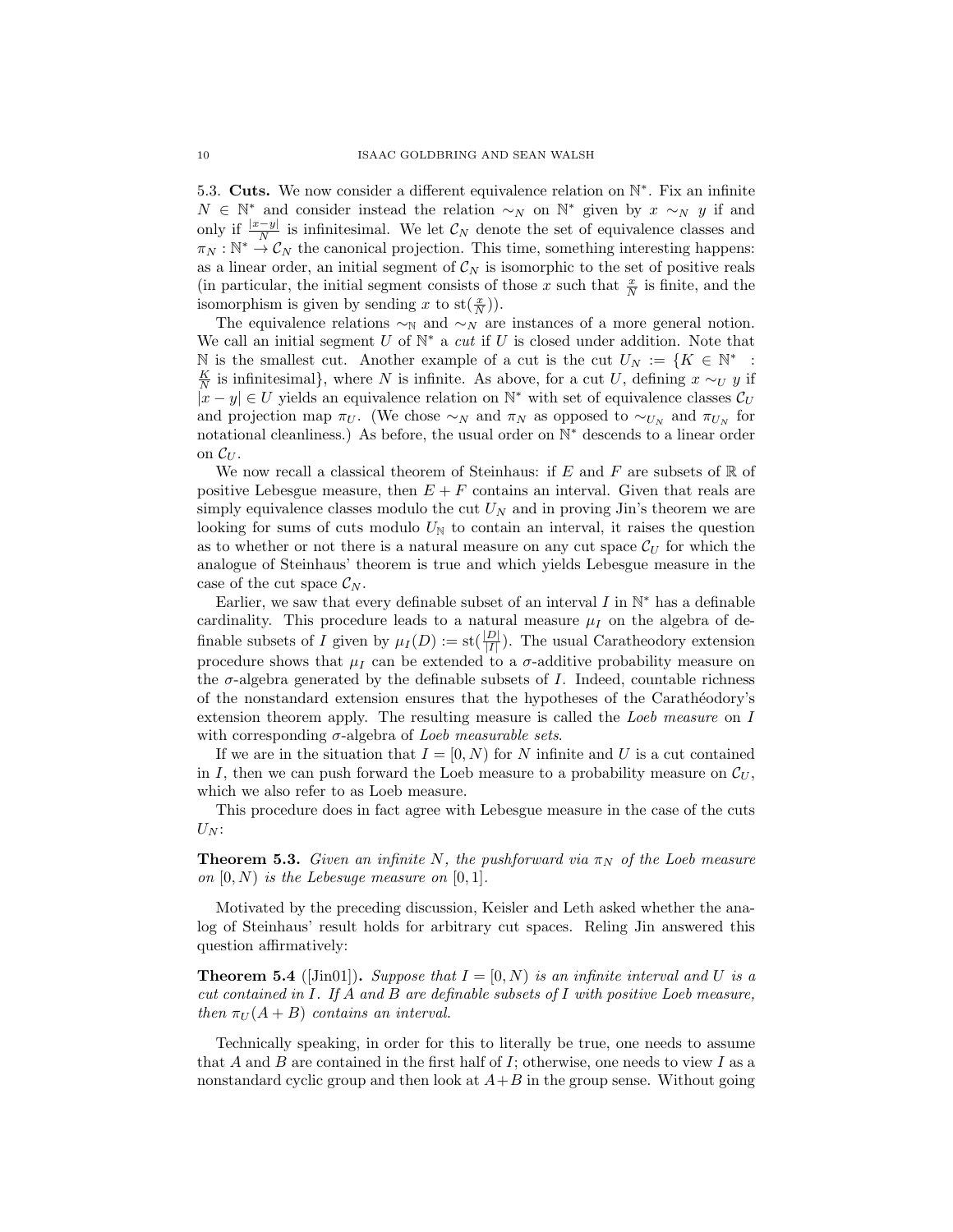into too much detail, the theorem is proven by contradiction, taking a "maximal" counterexample, and performing some nontrivial nonstandard counting.

5.4. Finishing the proof of Jin's theorem. We now have all of the pieces necessary to prove the sumset theorem. Suppose that A and B are subsets of  $\mathbb N$ with positive Banach density. By the nonstandard characterization of limit, there is some infinite interval I such that BD(A) is approximately equal to  $\frac{|A^*\cap I|}{|I|}$  $\frac{|H|}{|I|}$ . In other words,  $BD(A) = \mu_I(A^* \cap I)$ . Likewise, there is an infinite interval J such that  $BD(B) = \mu_I(B^*\cap J)$ . Without loss of generality, we may assume that  $|I| = |J| = N$ for some infinite  $N$ . Let  $a$  and  $b$  denote the left endpoints of  $I$  and  $J$  respectively and set  $C := (A^* \cap I) - a$  and  $D := (B^* \cap J) - b$ . Note then that C and D are definable subsets of  $[0, N)$  of positive Loeb measure. Without loss of generality, we may assume that C and D belong to the first half of  $[0, N)$ . Then by Jin's theorem mentioned above,  $\pi_N(C+D)$  contains an interval in  $\mathcal{C}_N$ . Translating back by  $a+b$ , one finds an infinite hyperfinite interval on which  $A^* + B^*$  has only finite gaps, whence, by the nonstandard characterization described earlier, we see that  $A + B$ is piecewise syndetic.

## 6. The ultraproduct construction

Of course, the lingering question remains: given a structure S, is there a structure S<sup>\*</sup> satisfying (NA1)-(NA3)? Model theorists know these axioms to be consistent by basic model-theoretic facts. However, in this section, we present a construction that is much more "mainstream" and easy to describe to nonlogicians.

6.1. Obtaining  $\mathbb{R}^*$  as an ultrapower. As in the passage from any number system to an extension where we are trying to add desired elements (e.g. the passage from  $N$  to  $Z$  to  $Q$  to  $R$  to  $C$ ), we simply formally add the new desired elements and then see what technicalities we need to introduce to make this formal passage precise. In this case, in passing from  $\mathbb{R}$  to  $\mathbb{R}^*$ , we are trying to add infinite elements. Following the Cauchy sequence construction of  $\bf{R}$  to  $\bf{Q}$ , we can simply add the sequence  $1, 2, 3, \ldots$  to **R** and view this sequence as an infinite element of  $\mathbb{R}^*$ . Of course, just as in the case of the passage from  $Q$  to  $R$ , many sequences should represent the same element of  $\mathbb{R}^*$ , e.g. the sequence  $-32, \pi, 46, 4, 5, 6...$  should represent the same sequence as  $1, 2, 3, \ldots$  In general, we should identify two sequences if they agree on a big number of indices, where two sequences  $(x_n)$  and  $(y_n)$  agree on a big number of terms if the set of n for which  $x_n = y_n$  is a *large* subset of N. Admittedly, the words "big" and "large" are rather vague here, so we need to isolate some properties that large subsets of N should have; the resulting notion is that of a filter on N. Since the definition makes perfect sense for an arbitrary index set  $\mathcal{I}$ , we do so:

**Definition 6.1.** Suppose that  $\mathcal I$  is a set. A (proper) filter on  $\mathcal I$  is a collection  $\mathcal F$ of subsets of  $\mathcal I$  satisfying:

- $\emptyset \notin \mathcal{F}, \mathcal{I} \in \mathcal{F};$
- if  $A \in \mathcal{F}$  and  $A \subseteq B \subseteq \mathcal{I}$ , then  $B \in \mathcal{F}$ ;
- If  $A, B \in \mathcal{F}$ , then  $A \cap B \in \mathcal{F}$ .

Denoting the set of *I*-sequences by  $\mathbb{R}^{\mathcal{I}}$ , the above definition of a filter was engineered so that the relation  $\sim_{\mathcal{F}}$  on  $\mathbb{R}^{\mathcal{I}}$  defined by  $x \sim_{\mathcal{F}} y$  if and only if  $\{i \in \mathcal{I}$ :  $x_i = y_i$   $\in \mathcal{F}$  is an equivalence relation. We denote the equivalence class of an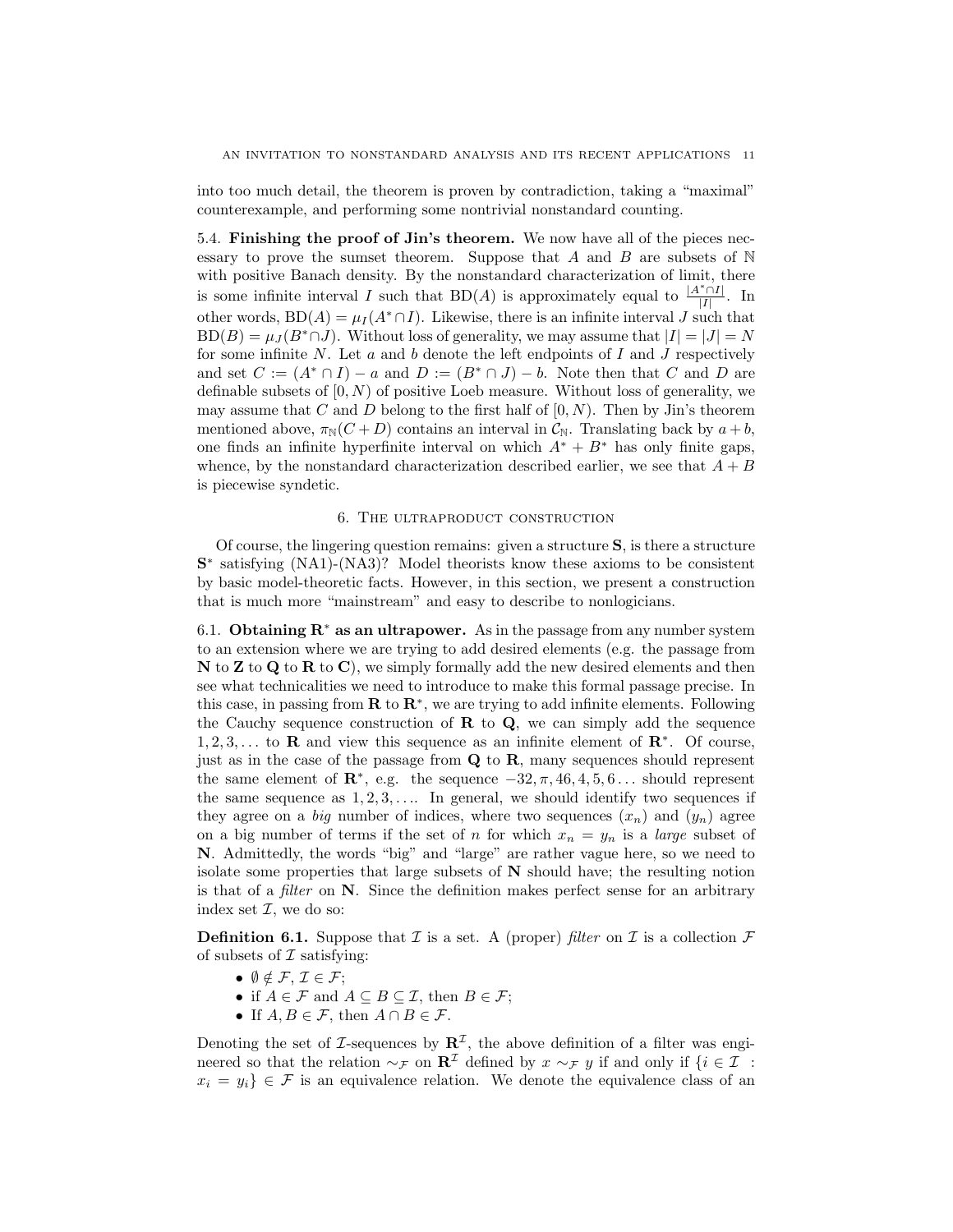L-sequence x from  $\mathbb{R}^I$  by [x], and the set of all such equivalence classes by  $\mathbb{R}^{\mathcal{F}}$ . By identifying an element  $r \in \mathbf{R}$  with the constant sequence  $c_r = (r, r, r, \ldots)$ , we get a natural inclusion of **R** into  $\mathbb{R}^{\mathcal{I}}$ , and by passing to the equivalence class we obtain the natural inclusion of **R** into  $\mathbb{R}^{\mathcal{F}}$ . In a diagram:

 $\mathbf{R} \xrightarrow{r \mapsto c_r} \mathbf{R}^{\mathcal{I}} \xrightarrow{x \mapsto [x]} \mathbf{R}^{\mathcal{F}}$ 

Note also that  $\mathbb{R}^{\mathcal{F}}$  has a natural field structure on it extending the field structure on R.

There are now two problems with leaving things at this level of generality. The first can be motivated by the desire to turn  $\mathbb{R}^{\mathcal{F}}$  into an *ordered* field. The natural thing to do would be to declare  $[x] < [y]$  if and only if  $\{i \in \mathcal{I} : x_i < y_i\} \in \mathcal{F}$ . However, it is entirely possible that, under the above definition, we may have  $\sim$   $\mathcal{F}$ inequivalent sequences x and y for which  $[x] \nless [y]$  and  $[y] \nless [x]$ . We can remedy this by adding one further requirement:

**Definition 6.2.** A filter  $\mathcal{U}$  on  $\mathcal{I}$  is called an *ultrafilter* if, for every  $A \subseteq \mathcal{I}$ , we have that either  $A \in \mathcal{U}$  or  $\mathcal{I} \setminus A \in \mathcal{U}$  (but not both).

Here is the other problem: suppose that  $U_{37}$  is the collection of subsets of N defined by declaring  $A \in \mathcal{U}_{37}$  if and only if  $37 \in A$ . Although this hardly matches the intuition of gathering *large* subsets of N, it is easy to see that  $U_{37}$  is in fact an ultrafilter on  $\bf{N}$ , called the *principal ultrafilter on*  $\bf{N}$  *generated by* 37. Now notice that in  $\mathbf{R}^{u_{37}}$ , every sequence is equivalent to the real number given by its 37th entry. In other words, the infinite element  $1, 2, 3, \ldots$  that we tried to add is not infinite at all, but rather is identified with the very finite number 37. To avoid this triviality, we add the following requirement:

**Definition 6.3.** If  $\mathcal{I}$  is an index set and  $i \in I$ , we call  $\mathcal{U}_i := \{A \subseteq I : i \in A\}$  the principal ultrafilter on I generated by i. An ultrafilter  $U$  on I is called principal if it is of the form  $\mathcal{U}_i$  for some  $i \in I$  and is otherwise called *nonprincipal*.

We may now summarize: for any nonprincipal ultrafilter  $U$  on any index set  $\mathcal{I},$  $\mathbf{R}^{\mathcal{U}}$  is a proper ordered field extension of **R**. Now, the ultrafilter on a set I may also be viewed as a finitely additive  $\{0, 1\}$ -valued measure on  $\mathcal{I}$ , which, moreover, gives points measure 0 precisely when the ultrafilter is nonprincipal. In this way, the ultrapower construction of  $\bf{R}$  bears much resemblance to the practice common in measure theory of identifying measurable functions if they agree almost everywhere.

6.2. Ultrapowers of structures. The approach of the previous subsection works to obtain, given an initial structure S, structures S<sup>\*</sup> satisfying (NA1) and (NA2). Indeed, given any basic set  $S_i$ , we can set  $S_i^* := S_i^{\mathcal{U}}$  and given any basic relation  $R_j$ , we can set  $R_j^* := R_j^{\mathcal{U}}$  and  $\mathbf{S}^* = \mathbf{S}^{\mathcal{U}}$ . In this case,  $\mathbf{S}^*$  is called the *ultrapower* rather than an ultraproduct. As before, we have the natural inclusions, and it is clear that S<sup>\*</sup> satisfies (NA1). The fact that (NA2) holds in this context is an instance of a result in model theory known as Los' theorem, which is easily proven by induction on the "complexity" of definable sets. Further, that this construction works for any initial structure S is the fact that one invokes to show that certain axiomatic theories of nonstandard methods are conservative over certain axiomatic theories of real numbers: i.e. anything that the former theory proves the latter theory also proves (cf. [BW18, §4.7]).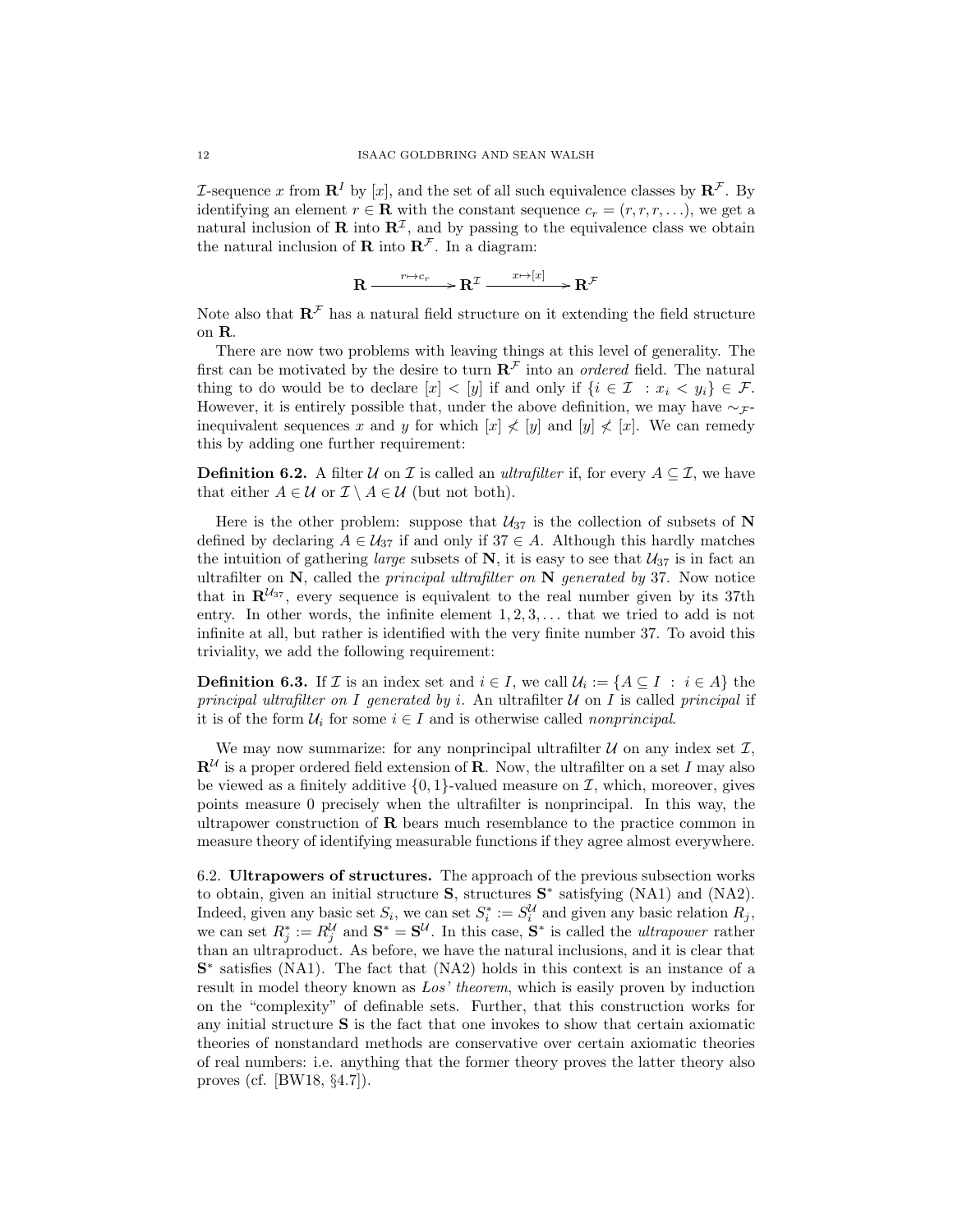6.3. Getting richer. It turns out that obtaining countable richness via ultrapowers is quite straightforward:

**Theorem 6.4** (Keisler [Kei61]). Suppose that  $U$  is a nonprincipal ultrafilter on a countably infinite index set  $I$ . Then for any structure  $S$ ,  $S<sup>U</sup>$  is countably rich.

What about higher richness? If one insists on only using ultraproducts as a means of producing nonstandard extensions, then one can indeed obtain nonstandard universes with higher richness properties at the expense of dealing with some messy infinite combinatorics. Indeed, Keisler isolated a combinatorial property of ultrafilters, called goodness, and proved the following theorem:

**Theorem 6.5** (Keisler [Kei64], [Kei67]). Let U be an ultrafilter on a set  $\mathcal{I}$ . Then U is good if and only if: for every structure  $S, S<sup>U</sup>$  is maximally rich.

Here, we are using the admittedly vague term maximally rich to mean that the structure is as rich as the cardinality of its underlying domain allows. In order for this theorem to be useful, one needs to know that good ultrafilters exist. This is indeed the case: Keisler first proved, under the assumption of the Generalized Continuum Hypothesis, that any infinite set possesses a good ultrafilter; later, Kunen proved this fact without any extra set-theoretic assumption.

## 7. Other approaches

Ever since its inception, a slew of different frameworks for approaching nonstandard analysis have been presented. Many of these approaches can be viewed as attempts to axiomatize different aspects of the ultraproduct construction. In this section, we briefly describe the differences between these approaches and our preferred approach using (NA1)-(NA3).

One alternative approach is just to axiomatize the behavior of the embedding of the original structure in its nonstandard extension. Depending on how formal one sought to be, one might then replace informal descriptions of the original structure by some axiomatic characterization of it. However, as the ultraproduct construction itself shows, first-order axioms cannot describe infinite structures up to isomorphism. Hence, if one sought first-order axiomatic characterizations, one might seek to add on axioms suggestive of the way in which the original structure was more canonical than its nonstandard extension. For instance, in the case of reals, one might add on first-order axioms to the effect that any bounded subset of **R** first-order definable by recourse to  $\mathbb{R}^*$  had a least-upper bound (e.g. Nelson's [Nel77, 1166] principle of standardization). Similar expressive difficulties emerge when one tries to find first-order axiomatic renditions of the richness conditions (e.g. Nelson's [Nel77, 1166] principle of idealization, and Hrbacek's principle of bounded idealization). Since (NA1)-(NA3) makes no pretense to be a first-order axiomatization, it can avoid these niceties and just be content with our informal understanding of the real numbers and the richness conditions. In this, (NA1)- (NA3) is similar to the superstructure approach of Robinson-Zakon (cf. §4.4 of the Change-Keisler model theory book), which additionally builds in the Mostowski collapse mentioned in §4.4, and adopts a formulation of richness which does not require the notion of definable set.

A particularly influential axiomatic approach was that of Nelson's internal set theory ([Nel77]). Nelson's aim was to create an overall set theory for nonstandard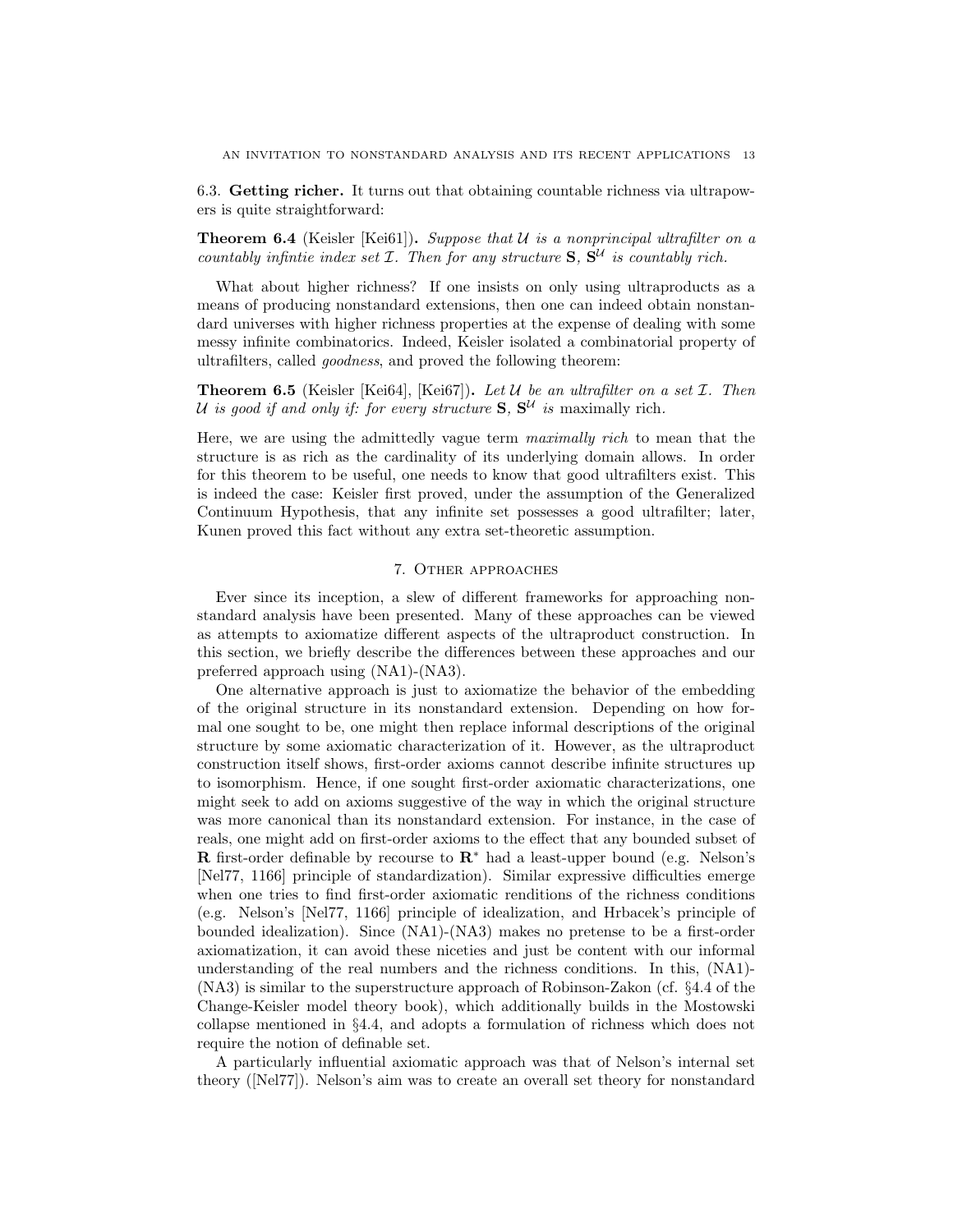methods. In addition to the usual set-theoretic axioms, it also contained the aforementioned principles of standardization and idealization. Nelson's approach seems natural given that much of mathematics can be replicated in set theory. However, as we have sought to stress in the applications in §3, many of the most exciting applications of nonstandard analysis are to local areas of mathematics. Hence, as far as applications go, little seems to be gained by adopting the very global perspective of set theory.

Another recent approach pioneered by Benci and di Nasso [BDN03] is to axiomatize the inclusion of the set of  $\mathbb{R}$ -valued sequences into the ultraproduct  $\mathbb{R}^*$ . Their theory is called  $\alpha$ -theory because they axiomatize the map  $x \mapsto [x]$  sending a sequence to its equivalence class (cf. the diagram after Definition 6.1). They use the notation  $x \mapsto x[\alpha]$ , since this notation reminds one of field extensions. For instance, it follows from the ultraproduct construction that the operation sending x to  $x[\alpha]$  commutes with addition and multiplication:

$$
x[\alpha] + y[\alpha] = (x + y)[\alpha],
$$
  $x[\alpha] \cdot y[\alpha] = (x \cdot y)[\alpha]$ 

The idea of  $\alpha$ -theory is to take these identities– and others pertaining to sets of reals– as axioms, and to derive transfer from these. The choice between  $\alpha$ -theory and (NA1)-(NA3) is similar then to the choice between Dedekind cuts and Cauchy sequences: they are both equally good descriptions of their subject matter, but they they just differ in which basic properties are derived and which are taken as primitive. One reason traditionally given for preferring Cauchy sequences over Dedekind cuts is that it more readily generalizes to other situations, e.g. complete metric spaces. Much the same is true of (NA1)-(NA3): since we can take extensions of any structure, the approach works just the same for e.g. nonstandard  $p$ -adic analysis as for nonstandard real-analysis. By contrast, with  $\alpha$ -theory, in each case one has to isolate some basic axioms which suffice for the derivation of the full transfer principle, and in each case one has to reprove the full transfer principle.

Another recent approach due to Benci and di Nasso [BDN05] seeks to characterize the nonstandard extensions of the reals as images of certain rings (they also have similar results for certain classes of spaces). While they state their ring-theoretic results for the reals, their proof generalizes as follows (recall the notion of complete structure was given immediately after Definition 4.1):

**Theorem 7.1.** Suppose that  $\bf{K}$  is the complete structure of an uncountable ordered field. Then  $\mathbf{K}^*$  satisfies (NA1)-(NA2) if and only if  $\mathbf{K}^*$  is the image under a ring homorphism of a composable ring over  $K$ .

In this, the ring is said to be *composable over* **K** if it is a subring of the ring  $\mathbf{K}^{\mathcal{I}}$  of all functions from some index set  $\mathcal I$  to the original field **K** which is closed under taking compositions with functions from  $K$  to  $K$  (and which contains all the constant functions). However, this of course is not to say that studying composable rings is always the best way to study nonstandard methods. After all, any group is the image of a free group, but it would be a mistake to approach all problems in group theory through the lens of free groups.

A unifying motivation behind these recent approaches is the desire for a more mathematically natural framework for nonstandard analysis. By contrast, Robinson himself was an instrumentalist about the methods he developed (cf. [BW18,  $\S$ §4.7-4.9]): he thought that their worth was tied less to any notions of naturalness and more to their proven track-record in obtaining results about standard structures,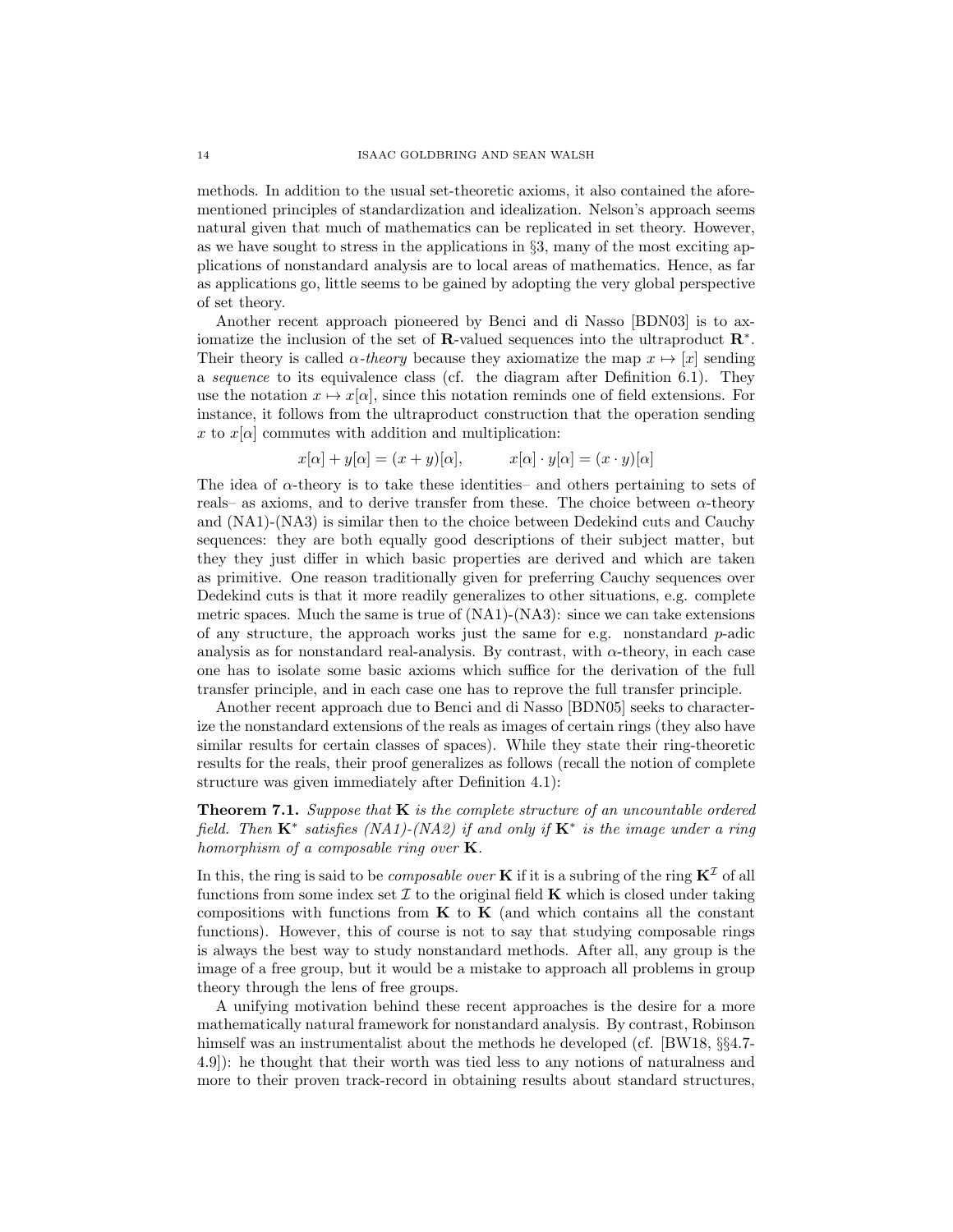such as we have surveyed in §3. As we have sought to emphasize throughout, nonstandard methods such as (NA1)-(NA3) are easy to state and use, and their consistency is easily verifiable via the ultraproduct construction. In describing the ultraproduct construction in §6 we mentioned the analogy with the Lebesgue integral. Here is another respect in which they are similar: to use the Lebesgue integral correctly, one does not need to keep its measure-theoretic construction constantly in view, but rather one can just work with characteristic properties of it, like the Dominated Convergence Theorem. Likewise, to use nonstandard methods correctly, one does not need to keep the ultraproduct construction constantly in mind. Rather, as we sought to illustrate with Jin's Theorem in §5, one can do nonstandard analysis just using the three simple axioms (NA1)-(NA3).